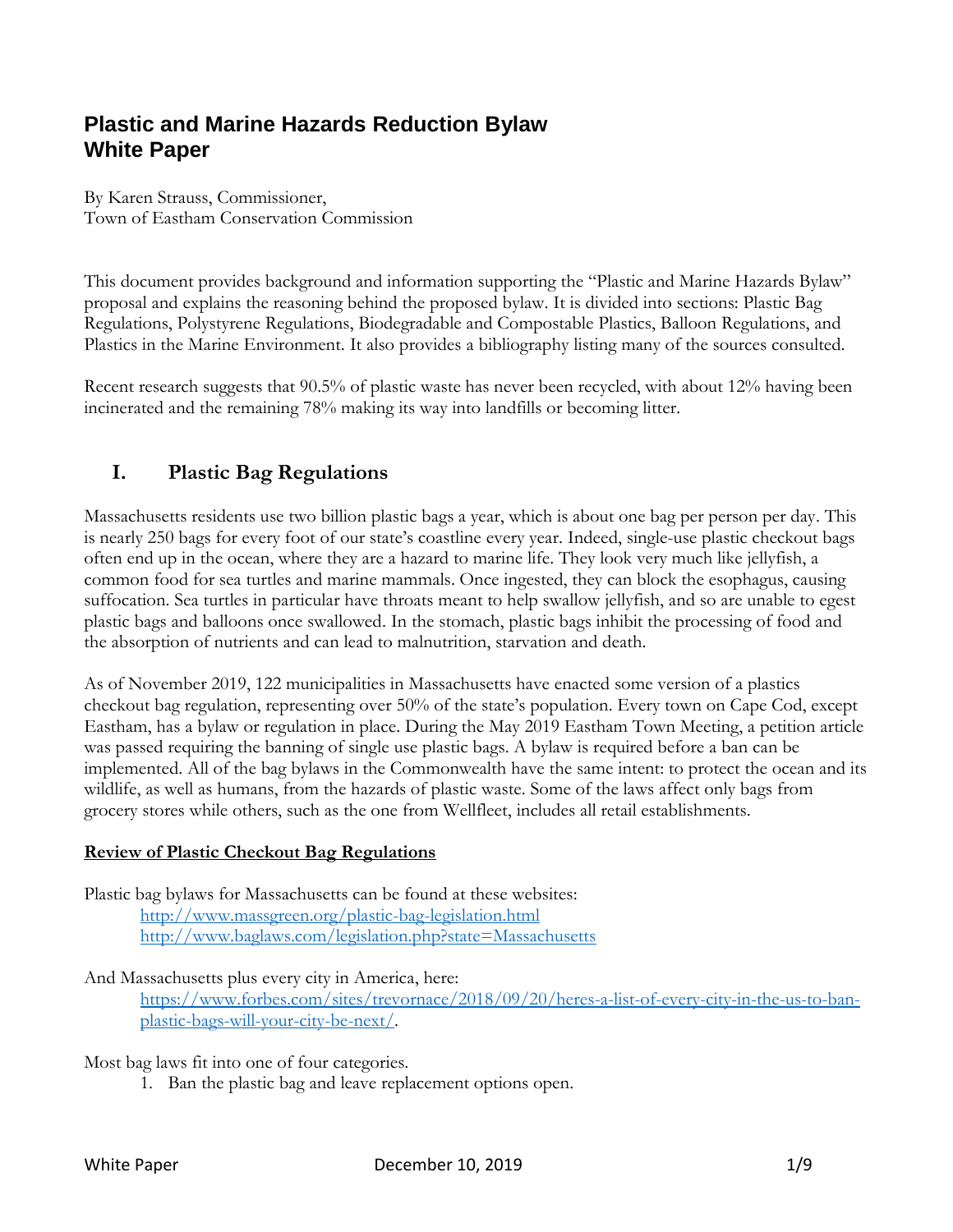- 2. Ban the bags and set performance standards for replacements that usually include 100% recyclable paper bags made with a minimum of 40% post-consumer recycled content and sometimes include reusable plastics bags of at least 3.5 or 4.0 mil thick. Almost all of them suggest reusable bags of various sorts. Some require that replacement bags be durable enough for a certain number of reuses.
- 3. Ban the bags and set performance standards for replacements (as above) and add a nominal fee of five or 10 cents to discourage the use of paper bags, which have environmental issues of their own and can increase the solid waste that municipalities need to handle.
- 4. Don't ban the bags but set a fee of five or 10 cents for each bag to discourage use. Some laws extend the same fee to paper bags.

Where fees have been authorized, there are a few different schemes for the disposition of the funds: the fees go to the merchants, the fees go to the municipality, or the funds are split between the two. In Washington, D.C., the bag fee is split between the merchant and the city, with the city's portion going to the Anacostia River restoration project.

### **Why Bag Fees Work**

Bag fees help reduce the number of both plastic and paper checkout bags for a variety of reasons. If offered a free bag, most people will take it. It is there and it makes things easy and they don't have to remember to bring bags from home. So, banning plastic bags without adding a fee for a replacement paper bag, ends up encouraging people to create more solid waste, since most bags are not recycled, adding to the municipal cost of handling waste. Also, people don't like paying for something that they used to get for free, so adding in a bag fee makes it more likely that people will bring their own bag or refuse a bag entirely. Further, a study suggests that charging a fee changes the status quo, since it requires people to make an affirmative choice of whether they are willing to pay the fee or not. This gives them time to think about the consequences of using a non-reusable bag. Places that instituted fees with a change in their bag policies, have noticed a marked decrease in the use of both kinds of bags.

#### **Paper or Plastic?**

Plastic bags are made from hydrocarbons – oil or natural gas – which are non-renewable resources that generate greenhouse gases. Much of the natural gas in this country comes from hydrofracking, a process that pumps vast amounts of water into shale to fracture the rock and release the gas, with chemical additives used to make the process more economical. It uses 6-8 million gallons of water each time. The fracking liquid returns to the surface with heavy metals and radioactive materials that it picked up below, and potentially releases heavy metals and radioactive materials into rivers, streams, and underground water supplies.

Most municipalities do not collect thin-film plastics, such as grocery bags, for recycling, including Eastham. So, the bags end up in landfills, being incinerated (where they can release toxic gases and particulates), or as litter, at which point they can make their way into our waterways and onto our beaches.

Paper bags have their own issues. Chemical fertilizers are often used on the trees grown for wood pulp. The pulping process uses between 4,500 and 17,000 gallons per ton of paper. Paper bags are heavy, and transport requires the use of petroleum. Paper bags, like most other things, are seldom recycled, and end up as solid waste.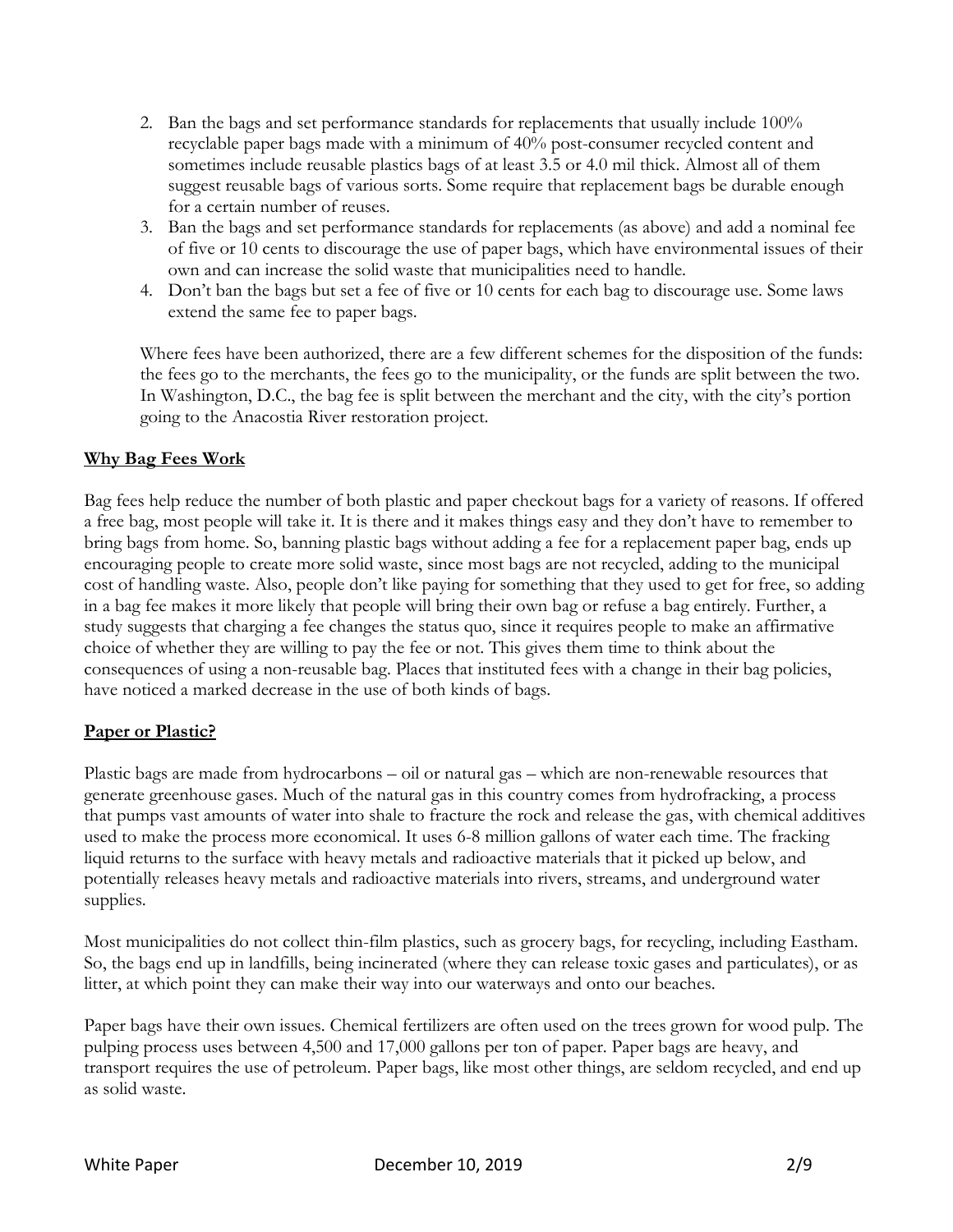The draft Bylaw recognizes that both paper and plastic bags have issues and seeks to reduce the use of both through the implementation of a ban on plastic bags and a fee for paper bags. It proposes a minimum fee of 10 cents for each bag, with half going to the merchant and half going to the Town of Eastham for conservation projects.

## **II. Polystyrene**

As of November 2019, 39 municipalities in Massachusetts have laws or regulations pertaining to polystyrene use, including Wellfleet, Provincetown, Orleans, and Dennis. At the May 2019 Eastham Town Meeting a petition article was passed requiring the regulation of polystyrene food service ware. A bylaw is required before such a ban can be implemented. Links to polystyrene laws in Massachusetts and other places can be found on this website:

### <http://www.massgreen.org/polystyrene-legislation.html>

Polystyrene is in wide-spread use because it has been fairly cheap to produce, and the foam form provides good insulation. But the environmental cost may outweigh the benefits to restaurants and grocery stores, especially now that many affordable and sustainable alternatives are available. Alternatives to polystyrene include but are not limited to biodegradable paper, woodenware, bamboo fiber, PET plastics, reusable polypropylene, biodegradable plastics, PLA compostable plastics and sugarcane-based plastics. Restaurants with dishwashing facilities also have the option of transitioning to durable reusable ware.

Polystyrene is made from petrochemicals, such as natural gas, and is based on styrene and benzene, which is a neurotoxin and probable carcinogen. It releases greenhouse gases as it degrades. Natural gas in this country is largely retrieved through hydrofracking, which poses a threat to local water resources, and can release heavy metals and radioactive elements which can spill or be dumped into rivers and streams. Underground water supplies can also be contaminated by fracking, through the migration of gas and frack fluid underground.

Polystyrene comes in two forms, rigid (extruded polystyrene, XPS) and foam (expanded polystyrene, EPS), which might be better known under the trade name Styrofoam. The foam form is used for plates, insulated beverage cups and bowls, clamshell food containers, and trays. It is used for packing peanuts and other packaging material, buoys, and coolers. Rigid polystyrene is used for clear food containers, plates, bowls, beverage cups and bowls, utensils, and straws.

To make EPS, small beads of the polymer polystyrene are steamed with chemicals until they expand to 50 times their original volume. After cooling, the pre-expanded beads are blown into a mold, such as that of a drink cup, bowl or cooler, then steamed again, expanding further until the mold is completely filled and all of the beads have fused together. The finished product is lightweight, inexpensive and about 95% air, with good insulating properties and cheap manufacturing costs.

The EPA estimates that Americans throw away about 25 billion foam coffee cups a year. These are not readily recycled. The bulky form of foam polystyrene is not accepted in Massachusetts (and many other places) for recycling. Because the foam is 95% air and is often contaminated with food residue recycling is impractical. Due to the chemical process that turns polystyrene beads into EPS, you can't take recycled Styrofoam cups and make molds again because the foam had already been expanded, and it can't be used a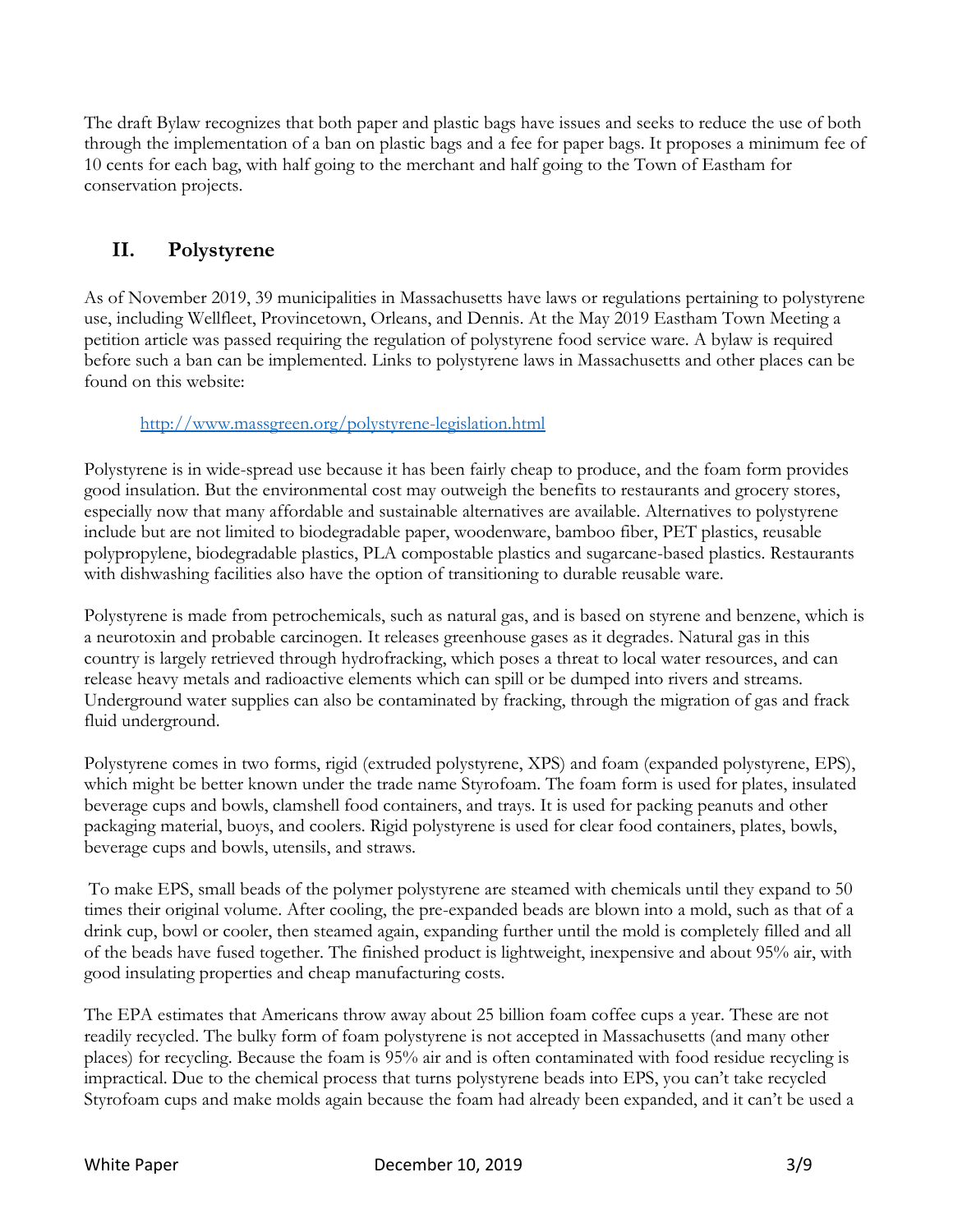second time. You need to start again with virgin polystyrene beads. The rigid form is also seldom recycled. It does not biodegrade, so it will persist in the environment forever.

Polystyrene foams easily break down into little foam beads (microplastics) that appear to fish and other marine life as food. This is dangerous for a number of reasons. EPS acts like a pollutant sponge, picking up and concentrating toxic chemicals in the ocean. Marine animals ingest these, and the chemicals can then leach out and cause harm. Even without the chemical absorption, the microbeads appear to marine life as food, and the tiny bits of foam replace the foods that they would normally eat, meaning they are not getting the nutrients they need to survive. Further, and most troubling, these EPS beads and toxins work their way up the food chain and into humans.

Extruded polystyrene is also not recycled and often ends up in landfills, incinerated or as litter, making its way into our oceans and on to our beaches. Once in the ocean, it creates a hazard for marine life. The hard plastics, like cutlery, breaks into sharp and jagged pieces of plastic that can cause damage to the digestive tracts of marine animals when ingested. The plastics continue to fragment into smaller and smaller pieces, becoming microplastics, as discussed above.

## **III. Biodegradable and Compostable Plastics**

Biodegradable or compostable plastics, such as those made of PLA (polylactic acid) are gaining popularity as a replacement for polystyrene food service products. In theory, they break down naturally in the environment or may be composted. This may sound great, as the majority of plastics in use today never break down. The problem is that in most cases biodegradable and compostable bioplastics will only break down in a high-temperature industrial composting facility that reaches temperatures of at least 140°F, and not in your average household compost bin. This is generally not made clear to consumers and thus is misleading. Nor is it made clear that these alternative plastics cannot or should not be added to the regular plastic recycling stream (for resins 1-6) because they will degrade the quality of the final recycled product. Not all industrial composting facilities accept PLA and other biodegradable plastics as they are seen as a contamination risk. These alternative plastics will not break down in the ocean and other waterways because the water is too cold.

Though these biodegradable plastics don't work well for a home user, we might think that they will work well for a food establishment, because they might be better able to arrange for proper composting. But many of these compostable plastics will be used for take-out orders and will be out in the general community, where there is no access to commercial composting. This means they are likely to end up being equivalent to traditional plastics with most ending up in the solid waste stream or as litter, and some of these will end up in the ocean, and become microplastics, supplanting some of the normal diet of marine life.

### **IV. Balloons**

Balloons filled with lighter-than-air gases (such as helium) invariably escape custody and are often deliberately released. And what goes up, must come down. Balloons travel long distances before they burst or the helium escapes. When they land, it is often in the oceans, or they get tangled in trees or on power lines, creating a public nuisance and a hazard to wildlife. Their strings can entangle birds and small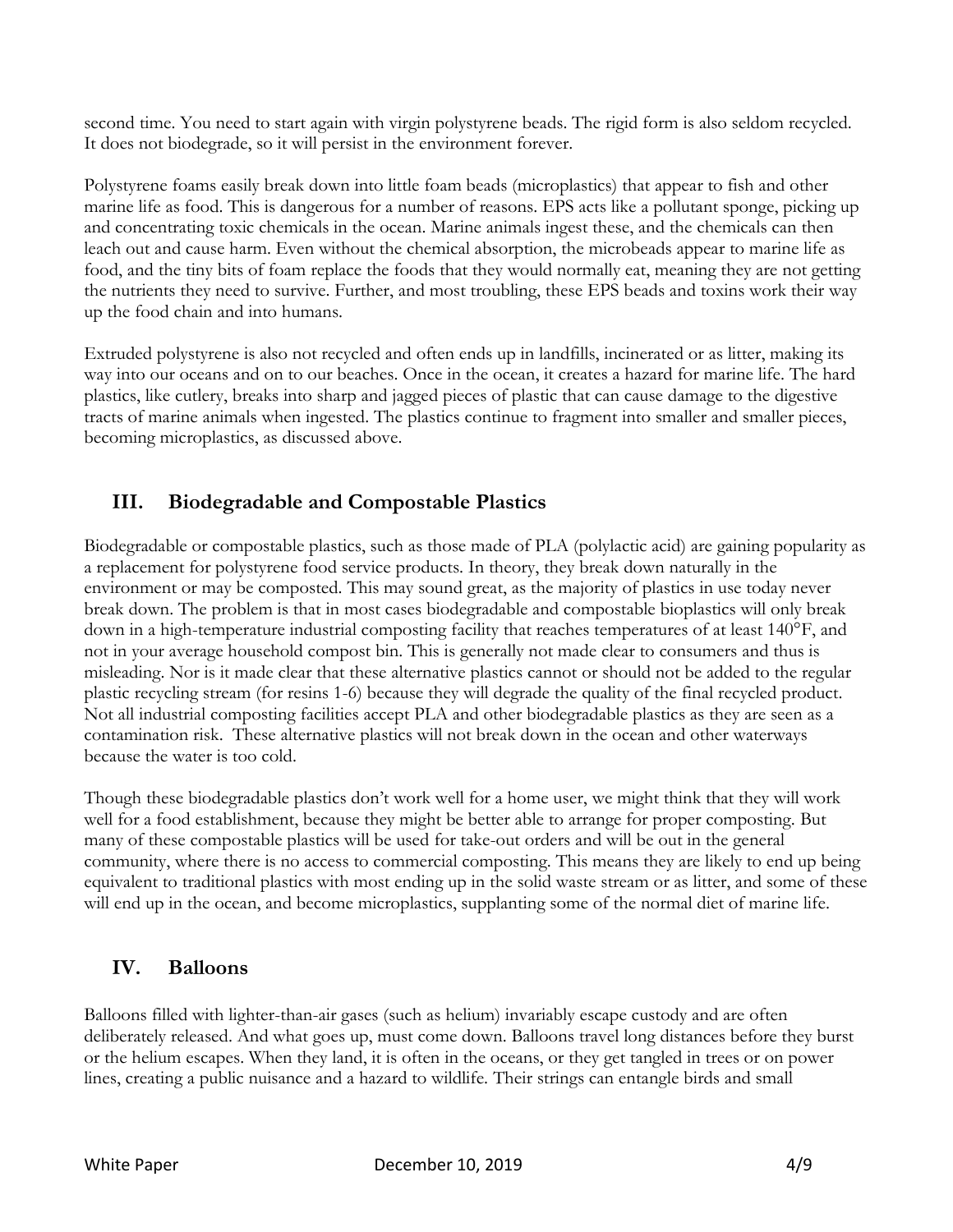mammals, causing injury or death. Mylar balloons are made of a conductive material and when they get tangled on power lines can cause outages.

In marine environments, balloons look very much like jellyfish, a common food source for sea turtles and marine mammals. Once ingested, the balloons can block the throat, causing suffocation. On entering the stomach and digestive tract, balloons can make it hard for the animal to absorb and process nutrients. It can make the animal feel full, causing it to take in less food. All of this leads to possible malnutrition or death by starvation.

Balloon strings can cause serious damage to sea turtles if ingested, twisting the intestines and causing them to fold in on themselves. This is very painful, and lethal as it makes it impossible for the animal to process food and waste. Balloon strings can also entangle sea birds, causing injury and death.

It is also important to note that helium itself is a dwindling, non-renewable resource. It used as a coolant for particle accelerators, MRI machines and superconductors, and has other important scientific uses.

## **V. Plastics in the Marine Environment**

Approximately 8 million metric tons of plastic enters the oceans from land each year and that number is increasing. This doesn't include plastic debris dumped by ships or swept into the sea from natural disasters such as hurricanes. It is enough plastic to fill every foot of coastline around the world with five plastic grocery bags filled with plastic. Plastic found in the oceans is of every kind imaginable, including plastic grocery bags, bottles, food wrappers, toys, cigarette filters, fishing gear, and coffee stirrers.

Once plastic makes it into the oceans and other waterways, it is there to stay. It doesn't biodegrade and there is no practical way to remove it. Earlier sections touched on some of the hazards of this plastic, but perhaps the most dangerous thing that plastic does is fragment and keep fragmenting into smaller and smaller pieces over time into what are known as microplastics.

Five trillion. That is the accepted estimate for how many pieces of microplastic there are in the ocean, though recent research suggests that this might be vastly underestimated. Microplastic now makes up as much as 85 percent of plastic pollution around the world. In addition, some microplastics in the ocean are from microfibers. Microfibers are created when synthetic clothing, such as acrylic, polyester, fleece, and spandex is laundered in a washing machine. One fleece jacket can produce about 100,000 fibers in one wash alone. These fibers drain from the washing machine and eventually make it into the ocean.

Why are microplastics and microfibers so dangerous? Because they replace the lower orders of food in the oceans and are ingested by everything from zooplankton and oysters to fish and whales. Not only does this deny adequate nutrients to these animals, but plastics often absorb other toxic chemicals as they float around the ocean, which can leach into the creatures that ingest them. And since these microplastics work their way up the food chain, they end up on our dinner plates. Microfibers in particular, being so small, are even working their way into our bloodstreams, though the science is not yet clear on any hazards that represents to our health.

Microplastics have recently been found in beer and in arctic ice. Plastics have been found in the Mariana Trench, 35,849 feet down in the deepest caverns of our oceans.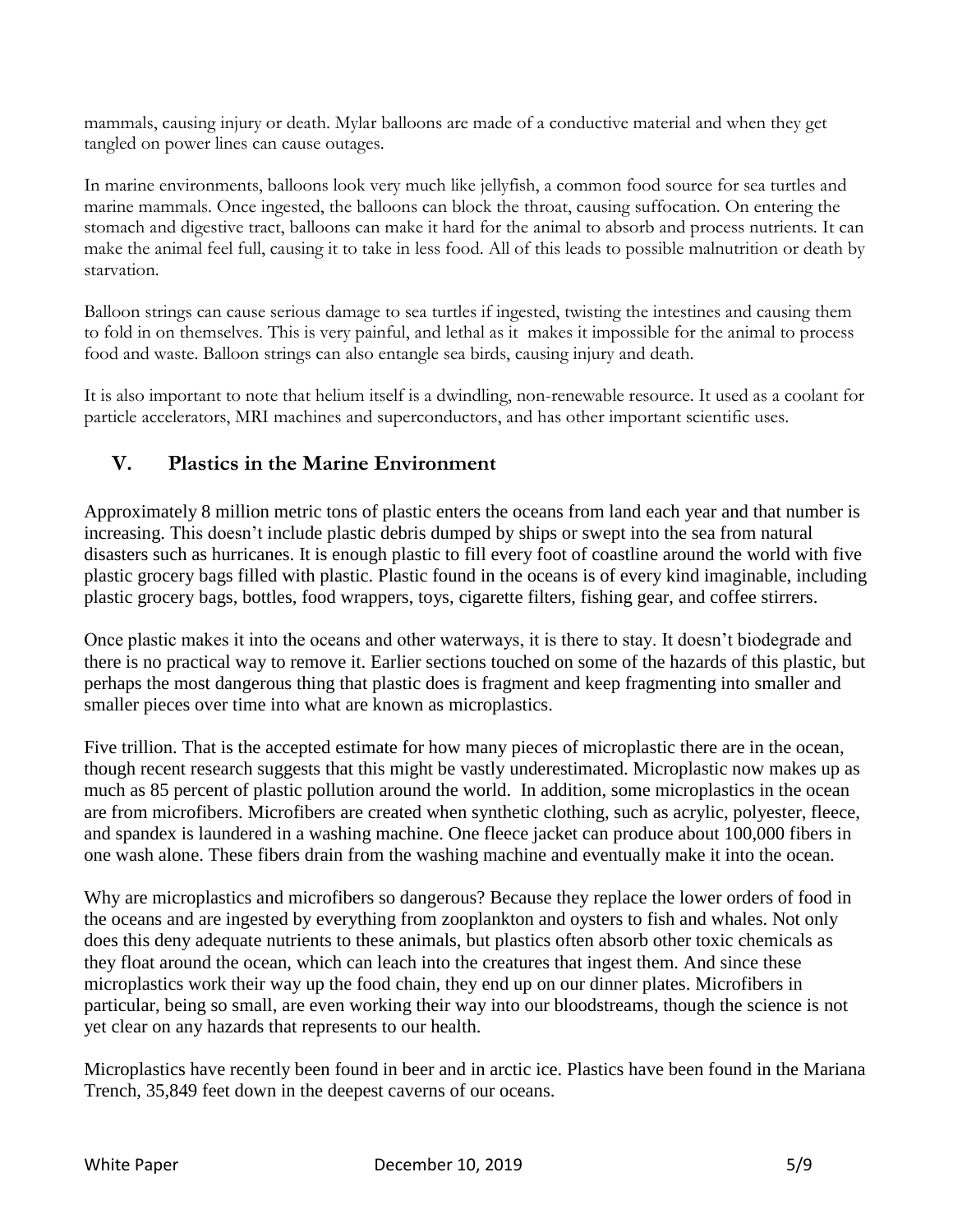### **VI. Summary**

Humans have become reliant on plastics because they are inexpensive and durable, but there is ample reason to be concerned about the hazards they present to ourselves, our oceans and wildlife, and our planet. The best way to reduce plastic waste is to simply use something else. While this is not always practical, there are a variety of sustainable and affordable options to replace plastic checkout bags, plastic straws and polystyrene items.

## **Plastics Bylaw Partial Bibliography**

- "10 Cities and Countries Confronting Plastic Bag Pollution Head-On." *Earth Day Network* (blog), April 20, 2018. [https://www.earthday.org/2018/04/20/10-cities-and-countries-confronting-plastic-bag](https://www.earthday.org/2018/04/20/10-cities-and-countries-confronting-plastic-bag-pollution-head-on/)[pollution-head-on/.](https://www.earthday.org/2018/04/20/10-cities-and-countries-confronting-plastic-bag-pollution-head-on/)
- "A European Strategy for Plastics in a Circular Economy." Accessed February 25, 2019. [https://eur](https://eur-lex.europa.eu/legal-content/EN/TXT/?uri=CELEX:52018DC0028)[lex.europa.eu/legal-content/EN/TXT/?uri=CELEX:52018DC0028.](https://eur-lex.europa.eu/legal-content/EN/TXT/?uri=CELEX:52018DC0028)
- "A Running List of Action on Plastic Pollution." Environment, January 17, 2019. [https://www.nationalgeographic.com/environment/2018/07/ocean-plastic-pollution-solutions/.](https://www.nationalgeographic.com/environment/2018/07/ocean-plastic-pollution-solutions/)
- Andrady, Anthony L. "Microplastics in the Marine Environment." *Marine Pollution Bulletin* 62, no. 8 (August 2011): 1596–1605. [https://doi.org/10.1016/j.marpolbul.2011.05.030.](https://doi.org/10.1016/j.marpolbul.2011.05.030)
- "Bag Laws Bag Legislation in Massachusetts." Accessed February 13, 2019. [http://www.baglaws.com/legislation.php?state=Massachusetts.](http://www.baglaws.com/legislation.php?state=Massachusetts)
- "Barnstable Bag Law.Pdf," n.d.
- Biver, Tarita, Sabrina Bianchi, Maria Rita Carosi, Alessio Ceccarini, Andrea Corti, Enrico Manco, and Valter Castelvetro. "Selective Determination of Poly(Styrene) and Polyolefin Microplastics in Sandy Beach Sediments by Gel Permeation Chromatography Coupled with Fluorescence Detection." *Marine Pollution Bulletin* 136 (November 1, 2018): 269–75. [https://doi.org/10.1016/j.marpolbul.2018.09.024.](https://doi.org/10.1016/j.marpolbul.2018.09.024)
- "Bourne Bag Laws.Pdf," n.d.
- "Chatham BOH Bag Ban.Pdf," n.d.
- Cho, Renee. "The Truth About Bioplastics." *State of the Planet* (blog), December 13, 2017. [https://blogs.ei.columbia.edu/2017/12/13/the-truth-about-bioplastics/.](https://blogs.ei.columbia.edu/2017/12/13/the-truth-about-bioplastics/)
	- ———. "The Truth about Bioplastics," n.d., 7.
- Franeker, Jan A. van, and Kara Lavender Law. "Seabirds, Gyres and Global Trends in Plastic Pollution." *Environmental Pollution* 203 (August 2015): 89–96. [https://doi.org/10.1016/j.envpol.2015.02.034.](https://doi.org/10.1016/j.envpol.2015.02.034)
- Fuerderer, Robert, Ramin Arif, Benjamin Irfon, Blake Pickard, and Peter Kim. "An Investigation into Compostable Plastic Bags," February 2, 2016. [https://doi.org/10.14288/1.0343019.](https://doi.org/10.14288/1.0343019)
- Geyer, Roland, Jenna R. Jambeck, and Kara Lavender Law. "Production, Use, and Fate of All Plastics Ever Made." *Science Advances* 3, no. 7 (July 1, 2017): e1700782. [https://doi.org/10.1126/sciadv.1700782.](https://doi.org/10.1126/sciadv.1700782)
- Gross, Michael. "Oceans of Plastic Waste." *Current Biology* 25, no. 3 (February 2015): R93–96. [https://doi.org/10.1016/j.cub.2015.01.038.](https://doi.org/10.1016/j.cub.2015.01.038)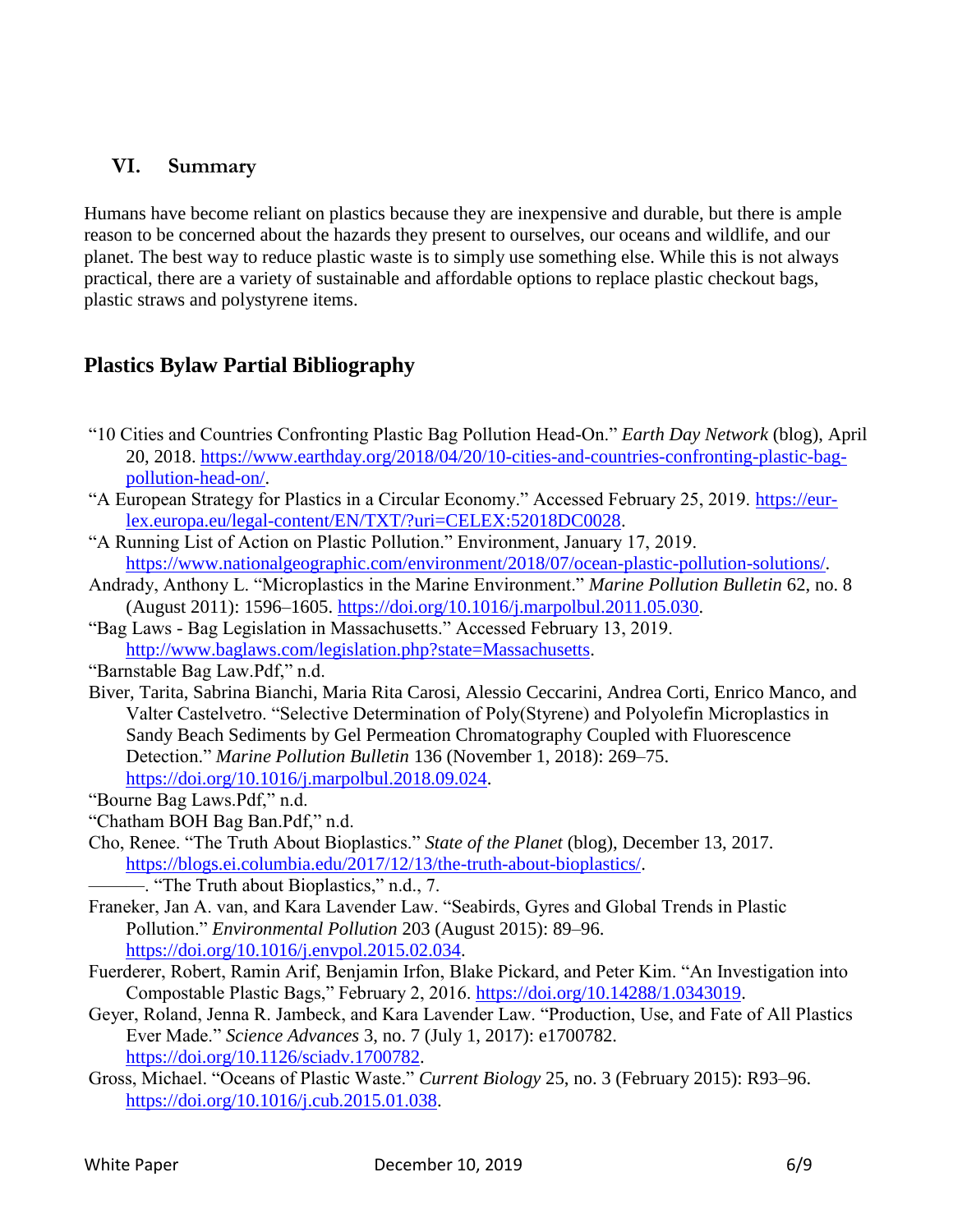"Harwich Bag Ban.Pdf," n.d.

"Harwich Bag\_ban\_summary.Docx," n.d.

- https://www.facebook.com/chriscmooney. "The Surprising Reason Why Those 5 Cent Charges for Plastic Bags Actually Work." Washington Post. Accessed February 13, 2019. [https://www.washingtonpost.com/news/wonk/wp/2014/11/13/the-surprising-reason-why-those-5](https://www.washingtonpost.com/news/wonk/wp/2014/11/13/the-surprising-reason-why-those-5-cent-charges-for-plastic-bags-actually-work/) [cent-charges-for-plastic-bags-actually-work/.](https://www.washingtonpost.com/news/wonk/wp/2014/11/13/the-surprising-reason-why-those-5-cent-charges-for-plastic-bags-actually-work/)
- Jakovcevic, Adriana, Linda Steg, Nadia Mazzeo, Romina Caballero, Paul Franco, Natalia Putrino, and Jesica Favara. "Charges for Plastic Bags: Motivational and Behavioral Effects." *Journal of Environmental Psychology* 40 (December 1, 2014): 372–80. [https://doi.org/10.1016/j.jenvp.2014.09.004.](https://doi.org/10.1016/j.jenvp.2014.09.004)
- Jambeck, Jenna R, Roland Geyer, Chris Wilcox, Theodore R Siegler, Miriam Perryman, Anthony Andrady, Ramani Narayan, and Kara Lavender Law. "Plastic Waste Inputs from Land into the Ocean," n.d., 5.
- Karmarkar, Uma R., and Bryan Bollinger. "BYOB: How Bringing Your Own Shopping Bags Leads to Treating Yourself and the Environment." *Journal of Marketing* 79, no. 4 (April 27, 2015): 1–15. [https://doi.org/10.1509/jm.13.0228.](https://doi.org/10.1509/jm.13.0228)
- Kershaw, Peter John. *Biodegradable Plastics & Marine Litter: Misconceptions, Concerns and Impacts on Marine Environments*. Nairobi, Kenya: United Nations Environment Programme, 2015.
- ———. "Exploring the Potential for Adopting Alternative Materials to Reduce Marine Plastic Litter." United Nations Environment Programme, 2017. [http://www.unenvironment.org/resources/report/exploring-potential-adopting-alternative-](http://www.unenvironment.org/resources/report/exploring-potential-adopting-alternative-materials-reduce-marine-plastic-litter)

[materials-reduce-marine-plastic-litter.](http://www.unenvironment.org/resources/report/exploring-potential-adopting-alternative-materials-reduce-marine-plastic-litter)

- krista.e.stegemann. "Quantification of Microplastics on National Park Beaches | OR&R's Marine Debris Program." Text. NOAA, June 29, 2017. [https://marinedebris.noaa.gov/sites/default/files/publications](https://marinedebris.noaa.gov/sites/default/files/publications-files/Quantification_of_Microplastics_on_National_Park_Beaches.pdf)files/Quantification of Microplastics on National Park Beaches.pdf.
- "Marine Plastic Pollution as a Planetary Boundary Threat The Drifting Piece in the Sustainability Puzzle - ScienceDirect." Accessed February 25, 2019. [https://www.sciencedirect.com/science/article/pii/S0308597X17305456.](https://www.sciencedirect.com/science/article/pii/S0308597X17305456)
- "MassGreen.Org." MassGreen.Org. Accessed February 13, 2019. [http://massgreen.org/home.html.](http://massgreen.org/home.html) Plastic Bag Laws in Massachusetts.<http://www.massgreen.org/plastic-bag-legislation.html> Polystyrene Laws in Massachusetts.<http://www.massgreen.org/polystyrene-legislation.html>
- Massachusetts Bag Legislation.<http://www.baglaws.com/legislation.php?state=Massachusetts>
- Mentzer, Nathan. "Cradle-to-Cradle Design Thinking: The Life of a Trillion Plastic Bags (Excelling in Engineering)." *Technology and Engineering Teacher* 78, no. 5 (February 2019): 14–19. [https://www.researchgate.net/publication/330423262\\_Cradle-to](https://www.researchgate.net/publication/330423262_Cradle-to-cradle_design_thinking_The_life_of_a_trillion_plastic_bags_Excelling_in_Engineering)[cradle\\_design\\_thinking\\_The\\_life\\_of\\_a\\_trillion\\_plastic\\_bags\\_Excelling\\_in\\_Engineering.](https://www.researchgate.net/publication/330423262_Cradle-to-cradle_design_thinking_The_life_of_a_trillion_plastic_bags_Excelling_in_Engineering)
- Miranda, Daniele de A., and Gustavo Freire de Carvalho-Souza. "Are We Eating Plastic-Ingesting Fish?" *Marine Pollution Bulletin* 103, no. 1 (February 15, 2016): 109–14. [https://doi.org/10.1016/j.marpolbul.2015.12.035.](https://doi.org/10.1016/j.marpolbul.2015.12.035)
- Müller, Christin, Kathy Townsend, and Jörg Matschullat. "Experimental Degradation of Polymer Shopping Bags (Standard and Degradable Plastic, and Biodegradable) in the Gastrointestinal Fluids of Sea Turtles - ScienceDirect." *Science of The Total Environment* 416 (February 1, 2012): 464–67. [https://www.sciencedirect.com/science/article/pii/S0048969711012630?via%3Dihub.](https://www.sciencedirect.com/science/article/pii/S0048969711012630?via%3Dihub)
- Muralidharan, Sidharth, and Kim Sheehan. "The Role of Guilt in Influencing Sustainable Pro-Environmental Behaviors among Shoppers: Differences in Response by Gender to Messaging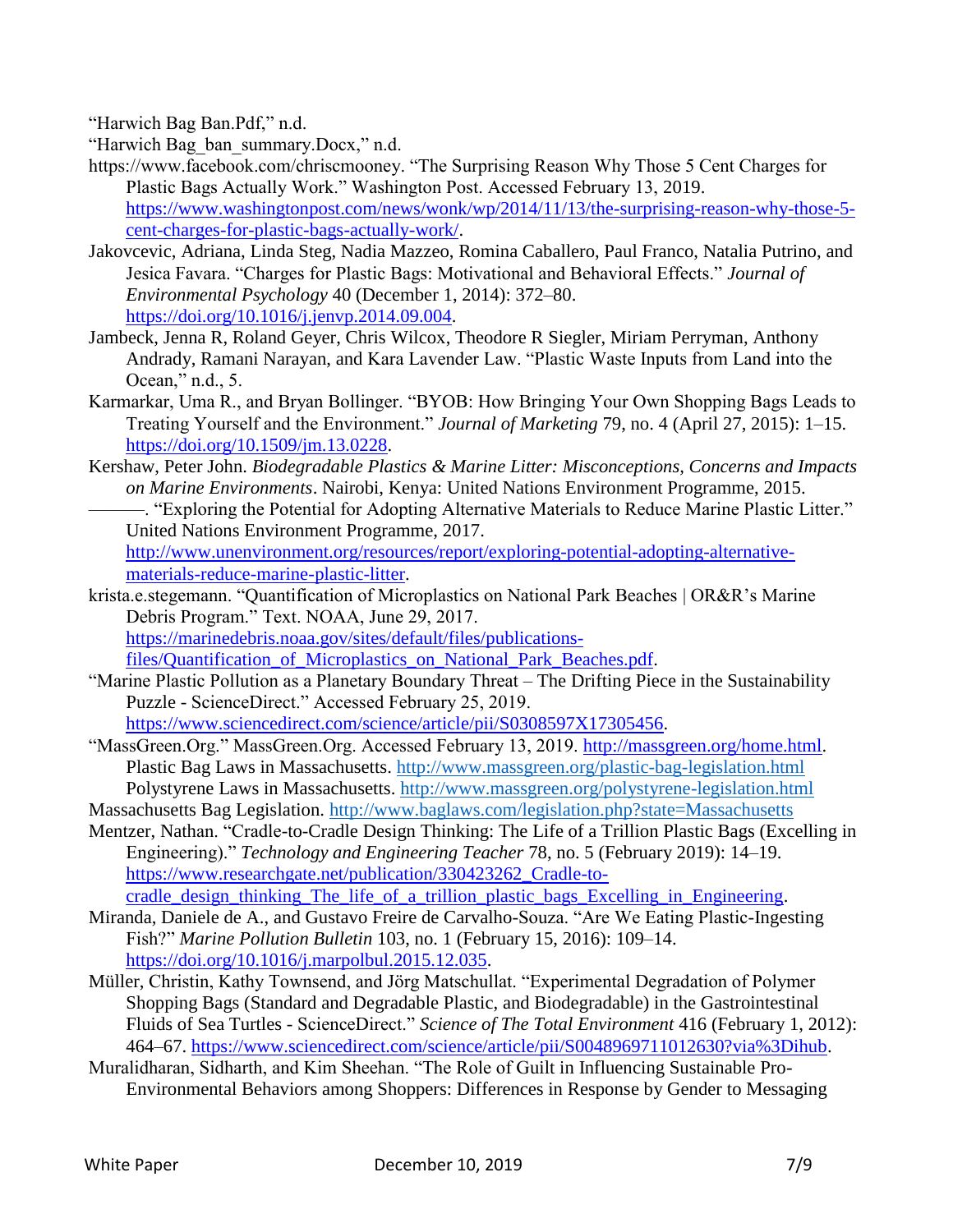about England's Plastic-Bag Levy." *Journal of Advertising Research* 58, no. 3 (September 1, 2018): 349–62. [https://doi.org/10.2501/JAR-2017-029.](https://doi.org/10.2501/JAR-2017-029)

- Nace, Trevor. "Here's A List Of Every City In The US To Ban Plastic Bags, Will Your City Be Next?" Forbes. Accessed February 25, 2019. [https://www.forbes.com/sites/trevornace/2018/09/20/heres-a](https://www.forbes.com/sites/trevornace/2018/09/20/heres-a-list-of-every-city-in-the-us-to-ban-plastic-bags-will-your-city-be-next/)[list-of-every-city-in-the-us-to-ban-plastic-bags-will-your-city-be-next/.](https://www.forbes.com/sites/trevornace/2018/09/20/heres-a-list-of-every-city-in-the-us-to-ban-plastic-bags-will-your-city-be-next/)
- "New York State Plastic Bag Task Force Report: An Analysis of the Impact of Single-Use Plastic Bags," n.d., 88.
- "Ocean Life Eats Tons of Plastic—Here's Why That Matters." National Geographic News, August 16, 2017. [https://news.nationalgeographic.com/2017/08/ocean-life-eats-plastic-larvaceans-anchovy](https://news.nationalgeographic.com/2017/08/ocean-life-eats-plastic-larvaceans-anchovy-environment/)[environment/.](https://news.nationalgeographic.com/2017/08/ocean-life-eats-plastic-larvaceans-anchovy-environment/)

"Orleans Bag Ban.Pdf," n.d.

- "Plastic-Bag-Ban-Web-Version-10-22-13-CK.Pdf." Accessed February 13, 2019. [https://energycenter.org/sites/default/files/Plastic-Bag-Ban-Web-Version-10-22-13-CK.pdf.](https://energycenter.org/sites/default/files/Plastic-Bag-Ban-Web-Version-10-22-13-CK.pdf)
- "Public Policy Approaches for the Reduction of Plastic Bag Marine Debris," n.d.
- Rodriguez, Natalia, and Luaine Bandounas. "Infographic: Plastics Are Polluting Our Oceans," n.d., 5.
- "San Francisco Checkout Bag Ordinance." sfenvironment.org Our Home. Our City. Our Planet, May 25, 2012. [https://sfenvironment.org/checkout-bag-ordinance.](https://sfenvironment.org/checkout-bag-ordinance)
- Schnurr, Riley E. J., Vanessa Alboiu, Meenakshi Chaudhary, Roan A. Corbett, Meaghan E. Quanz, Karthikeshwar Sankar, Harveer S. Srain, Venukasan Thavarajah, Dirk Xanthos, and Tony R. Walker. "Reducing Marine Pollution from Single-Use Plastics (SUPs): A Review." *Marine Pollution Bulletin* 137 (December 1, 2018): 157–71. [https://doi.org/10.1016/j.marpolbul.2018.10.001.](https://doi.org/10.1016/j.marpolbul.2018.10.001)
- Simon, Nils. "No More Plastics in the Ocean: Gaps in Global Plastic Governance and Options for a Legally Binding Agreement to Eliminate Marine Plastic Pollution." *Discussion Paper*. [https://www.academia.edu/37948452/No\\_more\\_Plastics\\_in\\_the\\_Ocean\\_Gaps\\_in\\_Global\\_Plastic\\_](https://www.academia.edu/37948452/No_more_Plastics_in_the_Ocean_Gaps_in_Global_Plastic_Governance_and_Options_for_a_Legally_Binding_Agreement_to_Eliminate_Marine_Plastic_Pollution) [Governance\\_and\\_Options\\_for\\_a\\_Legally\\_Binding\\_Agreement\\_to\\_Eliminate\\_Marine\\_Plastic\\_Poll](https://www.academia.edu/37948452/No_more_Plastics_in_the_Ocean_Gaps_in_Global_Plastic_Governance_and_Options_for_a_Legally_Binding_Agreement_to_Eliminate_Marine_Plastic_Pollution) [ution.](https://www.academia.edu/37948452/No_more_Plastics_in_the_Ocean_Gaps_in_Global_Plastic_Governance_and_Options_for_a_Legally_Binding_Agreement_to_Eliminate_Marine_Plastic_Pollution)
- "State Plastic and Paper Bag Legislation." Accessed February 13, 2019. [http://www.ncsl.org/research/environment-and-natural-resources/plastic-bag-legislation.aspx.](http://www.ncsl.org/research/environment-and-natural-resources/plastic-bag-legislation.aspx)
- Thomas, Gregory Owen, Wouter Poortinga, and Elena Sautkina. "The Welsh Single-Use Carrier Bag Charge and Behavioural Spillover." *Journal of Environmental Psychology* 47 (September 2016): 126–35. [https://doi.org/10.1016/j.jenvp.2016.05.008.](https://doi.org/10.1016/j.jenvp.2016.05.008)
- "Total Plastic Ban in Karnataka Times of India." The Times of India. Accessed February 14, 2019. [https://timesofindia.indiatimes.com/city/bengaluru/Total-plastic-ban-in-](https://timesofindia.indiatimes.com/city/bengaluru/Total-plastic-ban-in-Karnataka/articleshow/51397198.cms)[Karnataka/articleshow/51397198.cms.](https://timesofindia.indiatimes.com/city/bengaluru/Total-plastic-ban-in-Karnataka/articleshow/51397198.cms)
- "Town of Barnstable, MA Single-Use Plastic Carry-Out Bags.Pdf," n.d.
- "Town of Dennis, MA Environmental Hazards.Pdf," n.d.
- "Town of Falmouth, MA Single-Use Plastic Bags.Pdf," n.d.
- "Town of Harwich, MA Hazardous Materials.Pdf," n.d.
- "Town of Nantucket, MA Solid Waste Disposal.Pdf," n.d.
- Trapani, Christina. "Ballloon LItter on Virgina's Remote Beaches: Results of Monitoring from 2013 through 2017." Longwood University, n.d.
- "UN Environment Plastic\_alternative.Pdf," n.d.
- Union, Publications Office of the European. "Assessment of Measures to Reduce Marine Litter from Single Use Plastics : Final Report and Annex." PDF. European Union, August 31, 2018. [https://doi.org/10.2779/500175.](https://doi.org/10.2779/500175)